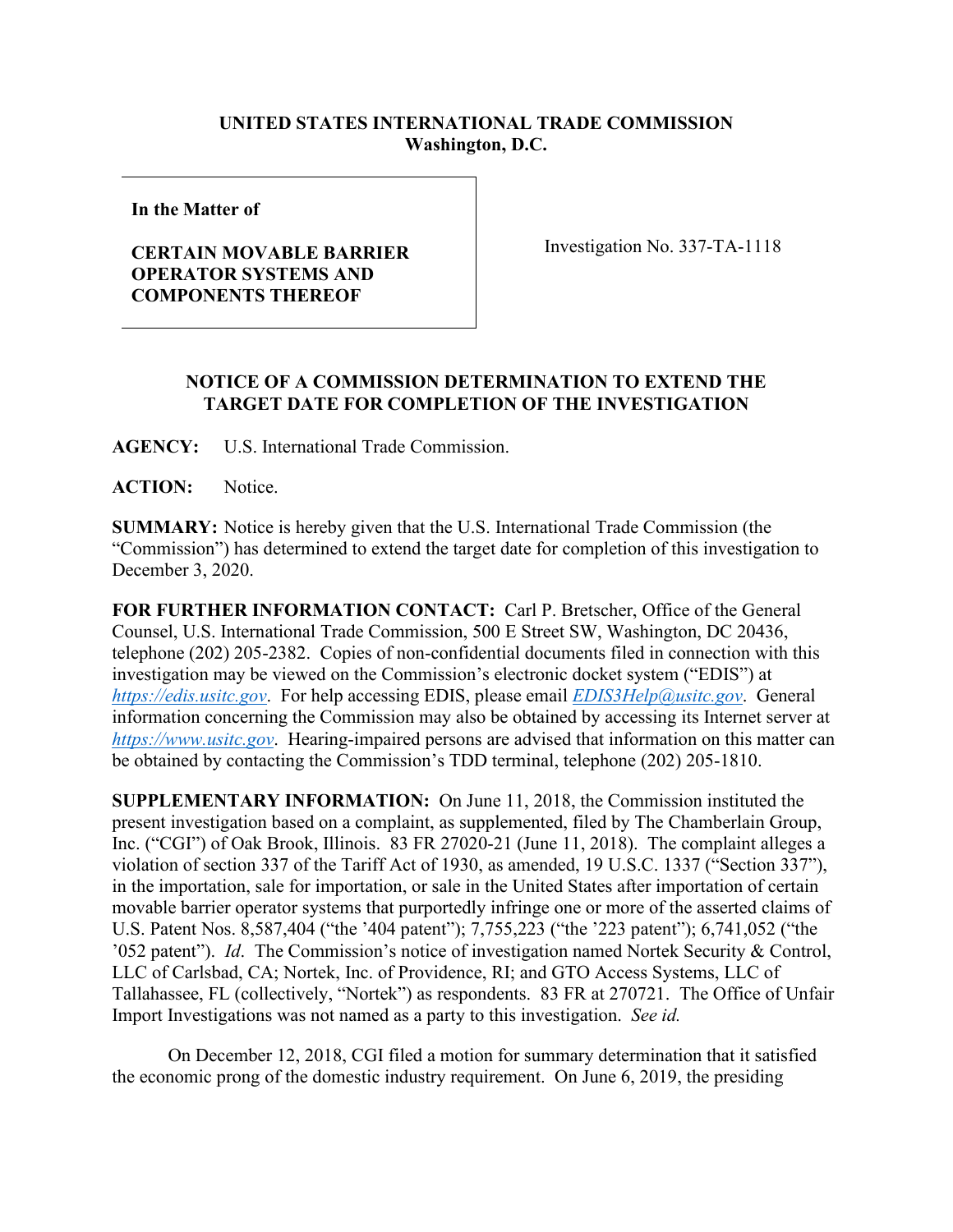administrative law judge ("ALJ") issued a notice advising the parties that the motion would be granted and a formal written order would be issued later. Order No. 26 (June 6, 2019).

The ALJ held an evidentiary hearing on the remaining issues on June 10-14, 2019.

On November 25, 2019, the ALJ issued an initial determination (Order No. 38) granting CGI's motion for summary determination that CGI satisfied the economic prong of the domestic industry requirement. On the same date, the ALJ issued a final ID finding no violation of Section 337 because the asserted claims of the '404 and '223 patents are not infringed, and the asserted claim of the '052 patent is invalid. ID at 1, 286-87.

On February 19, 2020, the Commission issued a notice of its determination to review Order No. 38 and the final ID in part and asked the parties for further briefing on certain violation issues and remedy, the public interest, and bonding. 85 FR 10723-26 (Feb. 25, 2020). The parties submitted their initial briefs in response to the Commission's notice on March 4, 2020, and their reply briefs on March 11, 2020.

On April 22, 2020, the Commission issued a notice of its determination to vacate Order No. 38 and remand the economic prong issue to the ALJ for further proceedings. Comm'n Notice (April 22, 2020). In the same notice, the Commission stated that it determined not to review, and thereby adopts, the ID's findings that there is no violation of Section 337 with respect to the '404 and '052 patents, while the '223 patent remains under review. *Id.*

On July 10, 2020, the ALJ issued the Remand Initial Determination ("Remand ID"), finding that CGI has made significant investments, both quantitatively and qualitatively, in plant and equipment and labor and capital, pursuant to Section 337(a)(3)(A) and (B), respectively. The Remand ID concludes that CGI has satisfied the economic prong of the domestic industry requirement in relation to the '223 patent.

On July 20, 2020, Nortek filed a petition for review of the Remand ID. CGI filed its opposition to Nortek's petition for review on July 27, 2020.

On September 15, 2020, the Commission determined to review the Remand ID. 85 FR 57249-251 (Sept. 15, 2020). The Commission directed the parties to address a number of questions regarding the economic prong and invited them to update their previous submissions on remedy, if necessary. *Id.* The parties filed their initial responses to the Commission's questions on September 23, 2020. The parties filed their replies on September 30, 2020.

The Commission has determined to extend the target date for completion of this investigation to December 3, 2020.

The Commission approved this determination in a vote taken on November 6, 2020.